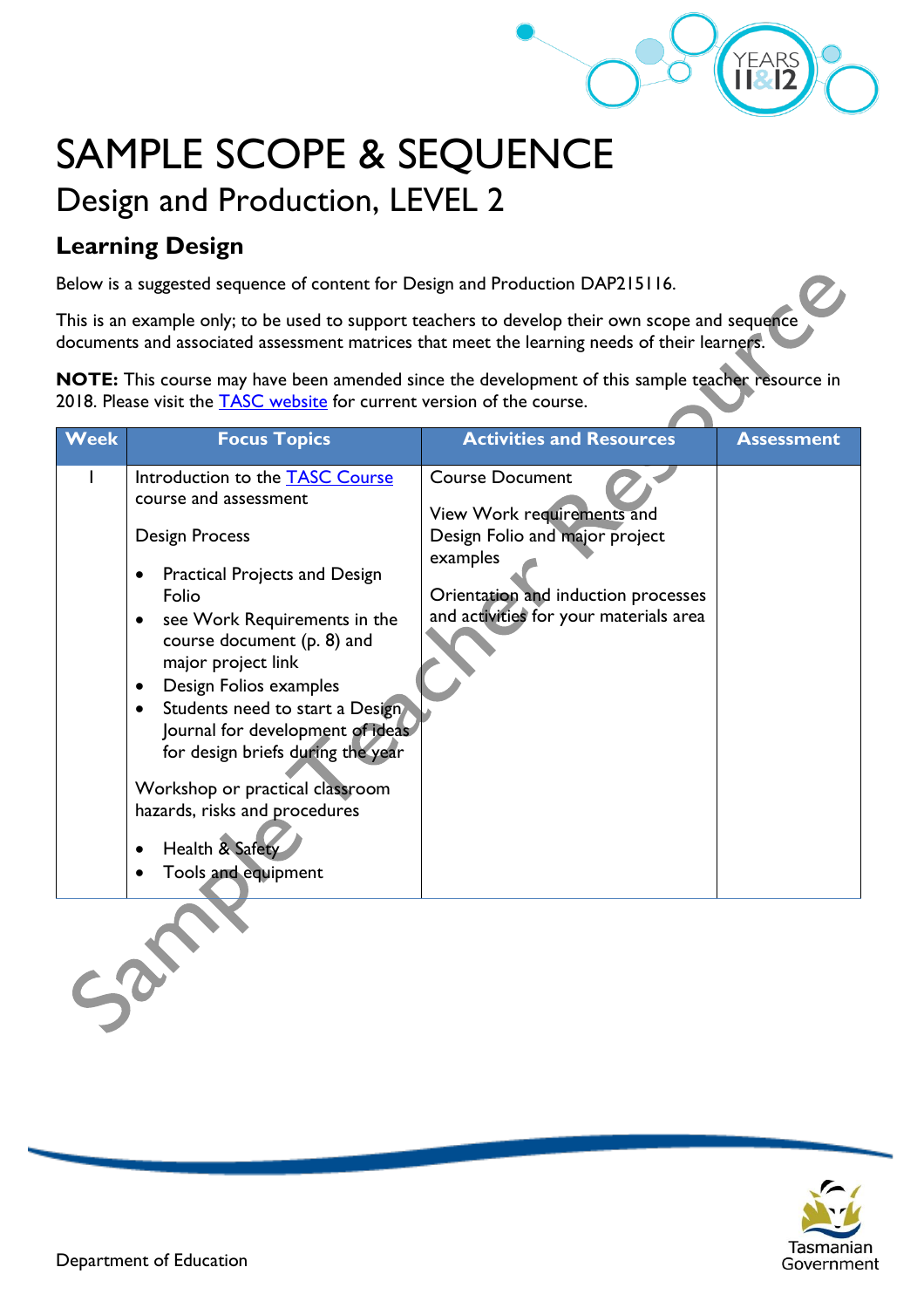| <b>Week</b>    | <b>Focus Topics</b>                                                                                                                                                                                                                                                                                                                             | <b>Activities and Resources</b>                                                                                                                                                                                                                                                                                                | <b>Assessment</b>    |
|----------------|-------------------------------------------------------------------------------------------------------------------------------------------------------------------------------------------------------------------------------------------------------------------------------------------------------------------------------------------------|--------------------------------------------------------------------------------------------------------------------------------------------------------------------------------------------------------------------------------------------------------------------------------------------------------------------------------|----------------------|
| $\overline{2}$ | Orientation to workshop/classroom<br>tools and equipment<br>Practical production task<br>(orientation to equipment and tools)<br>For example;<br>Textiles - Journal cover<br>Wood - machining or veneering<br>exercise<br>Health & Safety<br>$\bullet$<br>Tools and equipment<br>$\bullet$<br>Begin to introduce as needed:<br><b>Materials</b> | Workshop specific safety induction<br>according to local school/college<br>procedures including:<br>Hazard and risk management<br>$\bullet$<br>procedures<br>Signage and Personal Protective<br>Equipment<br>Job Safety Analysis (JSA) sheets<br>Safe Work Procedures for<br>equipment<br>Safety Data Sheets where<br>relevant | 3, 4<br>$\mathbf{C}$ |
| $\overline{3}$ | <b>Techniques and Processes</b>                                                                                                                                                                                                                                                                                                                 |                                                                                                                                                                                                                                                                                                                                |                      |
|                | Introduction to the Design Process<br>Group Design Challenge<br>Developing ideas using 4X4<br>Design Brief I - Container brief<br>Design Process: Investigation phase<br><b>Sketching &amp; Drawing Techniques</b><br><b>Drawing Templates</b><br>Creative Thinking - Tools to<br>support                                                       | <b>Design Process</b><br>30 minute group challenge<br>Design Brief<br><b>Constraints and considerations</b><br>Devising success criteria Drawing<br>Graphic organisers to support<br>initial ideas generation could use<br>brainstorming and concept maps                                                                      |                      |
|                |                                                                                                                                                                                                                                                                                                                                                 |                                                                                                                                                                                                                                                                                                                                |                      |

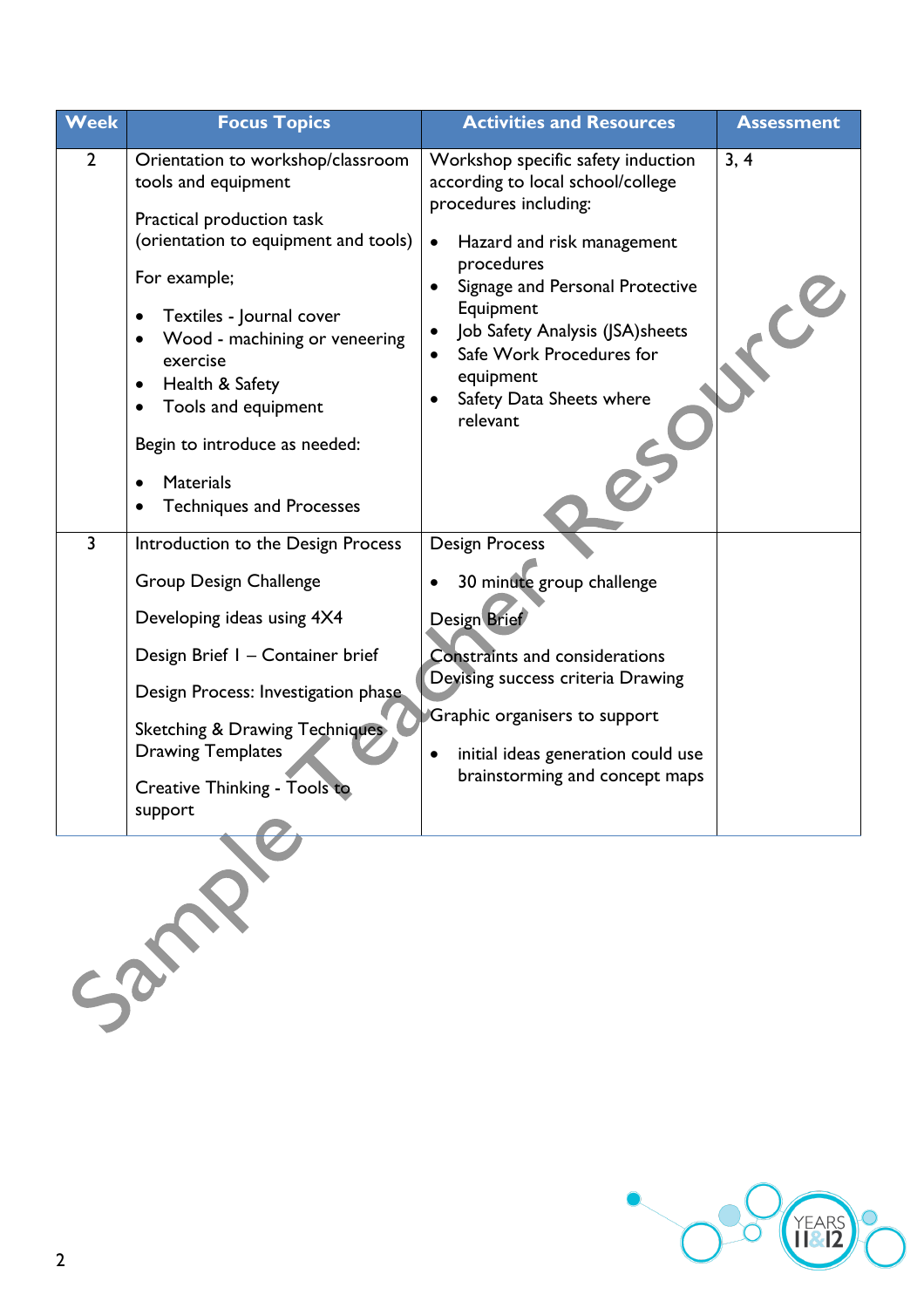| Week | <b>Focus Topics</b>                                            | <b>Activities and Resources</b>                                               | <b>Assessment</b>   |
|------|----------------------------------------------------------------|-------------------------------------------------------------------------------|---------------------|
| 4    | Design factors:                                                | Activity 3.1 Parts 1 & 2                                                      | 1, 4, 5, 6          |
|      | Function                                                       | Materials costing and cutting list                                            |                     |
|      | ergonomics and                                                 | Activity 2.1 - Materials                                                      |                     |
|      | anthropometrics<br>form<br>$\bullet$<br>materials              | Academic Integrity (School/College<br>policy)                                 |                     |
|      | Economic                                                       |                                                                               | $\mathcal{C}$       |
|      | Aesthetics (colour, texture and<br>shape) could be considered  |                                                                               |                     |
|      | Materials investigation                                        |                                                                               |                     |
|      | Know your materials Sources of<br>$\bullet$<br>information     |                                                                               |                     |
|      | Referencing & academic integrity -<br>TASC and school based    |                                                                               |                     |
| 5    | Design Process: Generating phase                               | Critical thinking Graphic organisers<br>such as Plus, Minus Interesting (PMI) |                     |
|      | Critical thinking - Tools to support<br>Developmental drawings |                                                                               |                     |
|      | Working plans and patterns                                     |                                                                               |                     |
| 6    | Production phase                                               | Begin construction                                                            |                     |
|      | Ongoing reflection planning whilst                             | Complete additional JSAs if required                                          |                     |
|      | making                                                         | Ongoing reflection undertaken in<br>design journal                            |                     |
|      |                                                                | Adjustments made to production<br>and design based on reflection              |                     |
| 7    | <b>Continued</b>                                               | Continue production and ongoing                                               | 1, 2, 4, 5, 6, 7, 8 |
|      |                                                                | reflection and planning                                                       |                     |
| 8    | Continued                                                      | Continue production and ongoing<br>reflection and planning                    |                     |
| 9    | Continued                                                      | Continue production and ongoing                                               |                     |
|      |                                                                | reflection and planning                                                       |                     |

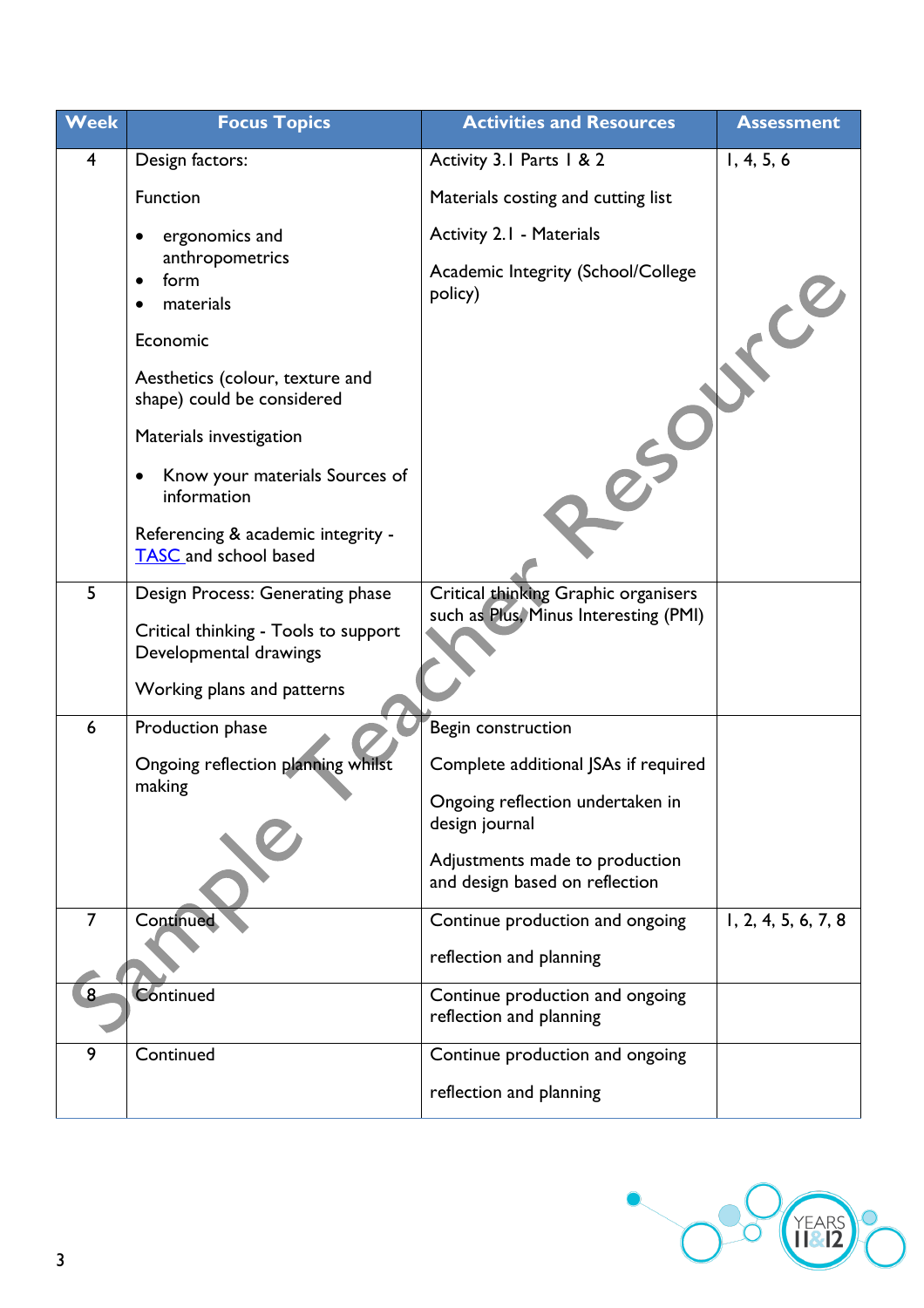| Week                           | <b>Focus Topics</b>                                                                                                                                                                                                                                                                                      | <b>Activities and Resources</b>                                                                                                                                                                                                                                                 | <b>Assessment</b> |
|--------------------------------|----------------------------------------------------------------------------------------------------------------------------------------------------------------------------------------------------------------------------------------------------------------------------------------------------------|---------------------------------------------------------------------------------------------------------------------------------------------------------------------------------------------------------------------------------------------------------------------------------|-------------------|
| $\overline{0}$<br>$\mathbf{H}$ | Appraisal phase<br>Appraising with prompting questions<br>- Template Option I<br>Design Brief 2 - Sustainable Design                                                                                                                                                                                     | Appraisal against success criteria for<br>Product<br>Process<br>Planning<br>Design Brief                                                                                                                                                                                        | 5, 6              |
|                                | - recycle, re-use or re-purpose<br>Design brief and design process<br>stages<br><b>OR</b><br>Design process steps and<br>questions to think about<br>Design factors<br>Environmental<br>Environmental factors -<br>Activity 3.2a<br>$\bullet$<br>Activity 3.2b (link to project)<br><b>Activity 3.2c</b> | Constraints and considerations<br>Success criteria<br>Design Process - in greater detail<br>Environmental<br><b>General introduction</b><br>Examples from materials areas<br>Exploration of possible materials for<br>re-cycling and sourcing of materials<br>Activities in 3.2 |                   |
| 2                              | Design Factors continued<br><b>Aesthetic Economic Function</b><br>If relevant Technology                                                                                                                                                                                                                 | Aesthetics Activities in 3.4<br>Economic - revise<br>Function - revise                                                                                                                                                                                                          | 5, 6              |



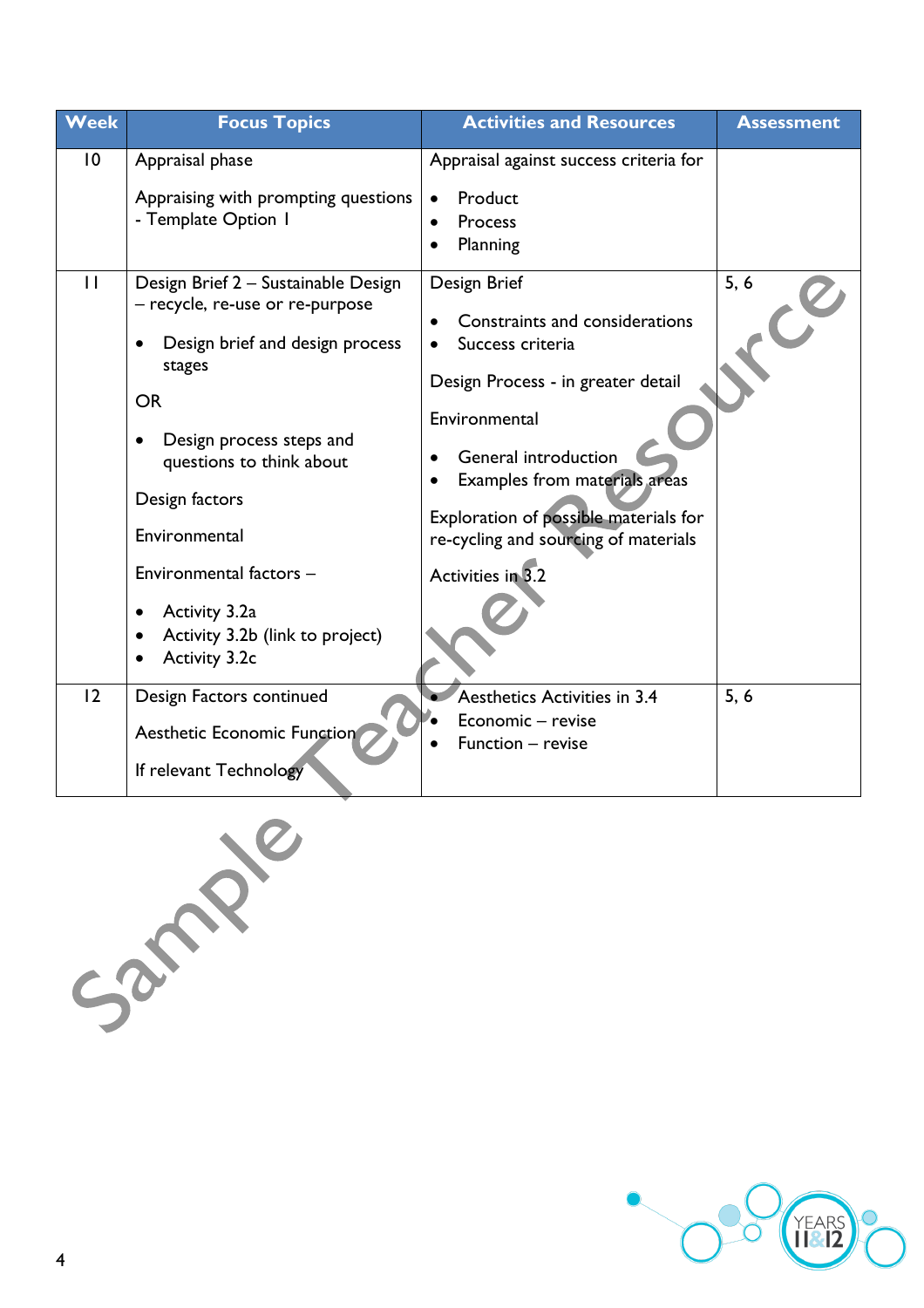| 13<br>Design Process: Investigation phase<br>Sketching<br>$\bullet$<br>Sources of information<br>Function $-$<br>$\bullet$<br>ergonomics and<br>anthropometics<br>form<br>materials<br>aesthetics (line, texture,<br>balance and other relevant<br>factors) | Design Brief<br>Graphic organisers<br>Initial ideas generation<br>brainstorming<br>and concept maps<br>Generating more creative<br>options<br><b>SCAMPER or ICICLE</b><br>Sketching and drawing            |
|-------------------------------------------------------------------------------------------------------------------------------------------------------------------------------------------------------------------------------------------------------------|------------------------------------------------------------------------------------------------------------------------------------------------------------------------------------------------------------|
| economic – cost of materials<br>Sketching and drawing<br>Modelling, trialling or<br>$\bullet$<br>prototyping                                                                                                                                                | Function design factors<br>Aesthetic design factors                                                                                                                                                        |
| Time plans, costing, production<br>٠<br>sequences and plans<br>Design decisions and reasons for<br>$\bullet$<br>selection<br>Presenting your ideas<br> 4<br>Generation phase                                                                                | Generation of design ideas<br>Graphic organisers such as<br>POOCH<br>Developmental drawings Working<br>plans and patterns Cutting list and<br>costing Production Plans<br>Activity I - Gantt chart         |
| Production phase<br>15<br>Ongoing reflection, planning<br>Production continued                                                                                                                                                                              | Begin construction<br>Ongoing reflection undertaken in<br>design journal<br>Adjustments made to production<br>and design based on reflection<br>Continue production and ongoing<br>reflection and planning |
| 17<br>Production continued<br>18<br>Production continued                                                                                                                                                                                                    | Continue production and ongoing<br>reflection and planning<br>Continue production and ongoing<br>reflection and planning                                                                                   |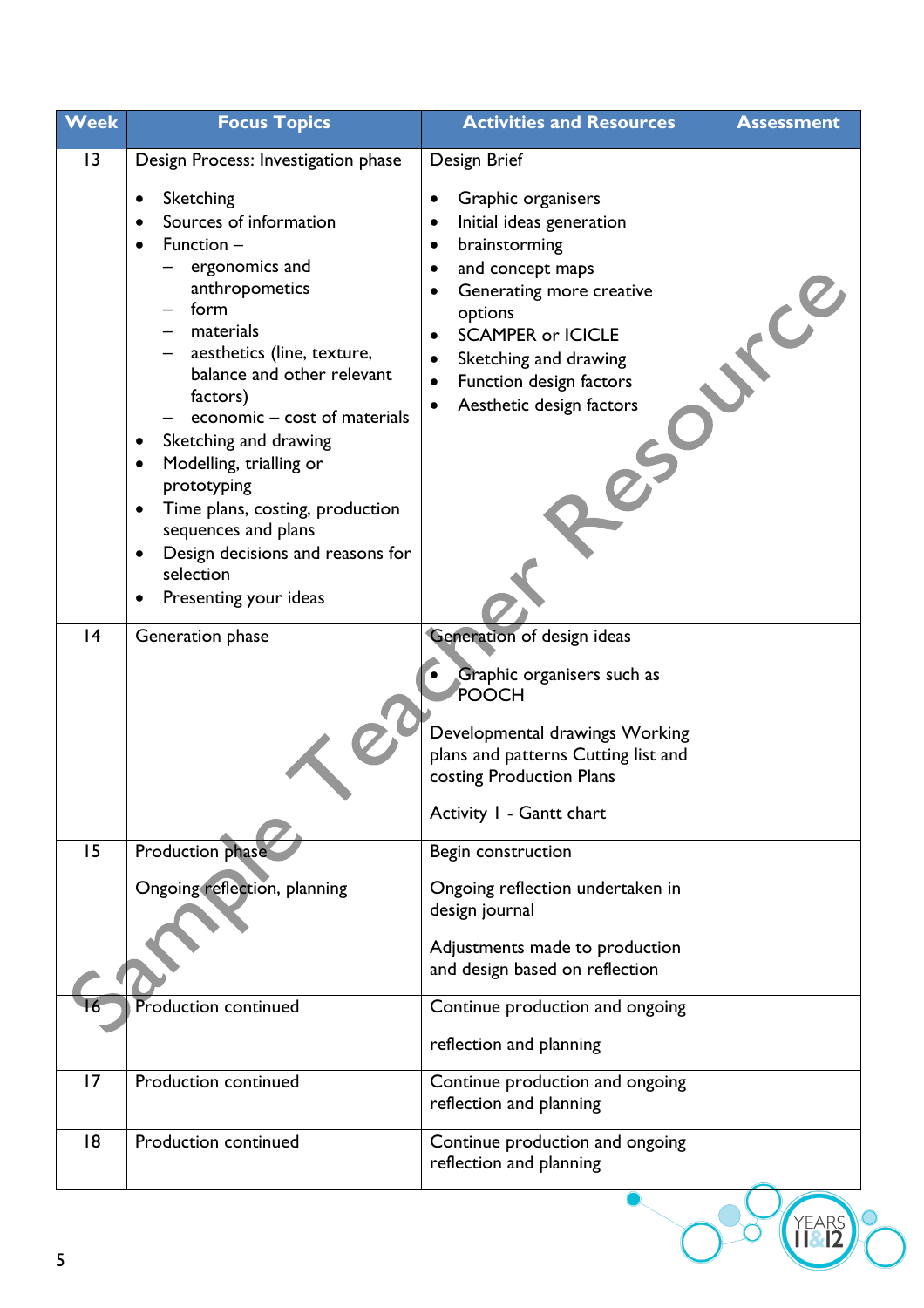| <b>Week</b>       | <b>Focus Topics</b>                                      | <b>Activities and Resources</b>                              | <b>Assessment</b> |
|-------------------|----------------------------------------------------------|--------------------------------------------------------------|-------------------|
| $ 9\rangle$       | Appraisal                                                | Appraisal against success criteria for                       |                   |
|                   | Planning for student generated                           | Product                                                      |                   |
|                   | design brief for major project                           | Process                                                      |                   |
|                   |                                                          | Design Brief Template                                        |                   |
|                   |                                                          | Social factors                                               |                   |
|                   |                                                          | Historical or cultural precedents<br>and influences          |                   |
| 20                | Design Practice & Pathways                               | Case study in area of specialisation                         |                   |
|                   |                                                          |                                                              |                   |
| 21                | Design Brief 3                                           | Major Project-features of work<br>requirement for course     | Criteria I, 2,    |
|                   | Devising the design brief                                |                                                              | 4, 6, 7 & 8       |
|                   | Student generated design brief for                       | What might 'investigating' look like<br>in the Design Folio? | Criteria 3 & 5 if |
|                   | major project                                            |                                                              | applicable to     |
|                   | Investigation phase                                      | Social factors investigation*                                | students' brief   |
|                   | Social factors (continued)                               |                                                              |                   |
| 22                | Collation of inspiration                                 | <b>Design Brief</b>                                          |                   |
|                   | Sources of information<br>$\bullet$<br>Sketching         | Graphic organisers                                           |                   |
|                   | Function -<br>$\bullet$                                  | Initial ideas generation                                     |                   |
|                   | ergonomics and                                           | brainstorming and concept<br>maps                            |                   |
|                   | anthropometrics<br>form                                  | Generating more creative                                     |                   |
|                   | materials                                                | options                                                      |                   |
|                   | aesthetics (line, texture,<br>balance and other relevant | <b>SCAMPER or ICICLE</b><br>Sketching and drawing            |                   |
|                   | factors)                                                 | Function design factors                                      |                   |
|                   | economic - cost of materials                             | Aesthetic design factors                                     |                   |
|                   |                                                          |                                                              |                   |
|                   |                                                          |                                                              |                   |
| $c_{\mathcal{P}}$ |                                                          |                                                              |                   |
|                   |                                                          |                                                              |                   |

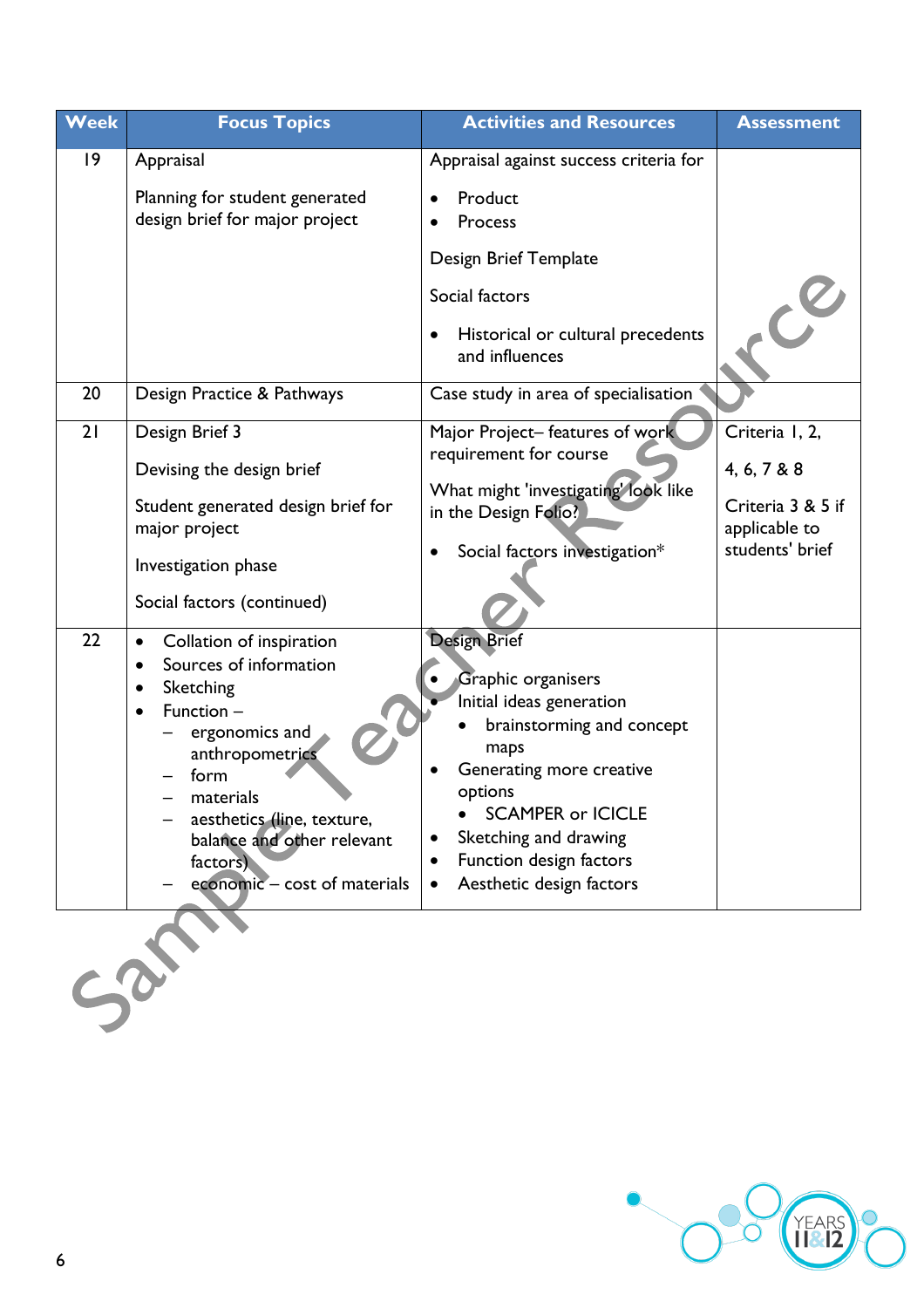| <b>Week</b>                                                    | <b>Focus Topics</b>                                                                                                                                                                                                                                                                                                                                   | <b>Activities and Resources</b>                                                                                                                                                                                                                                                                                                                                                                                                                                                                   | <b>Assessment</b> |
|----------------------------------------------------------------|-------------------------------------------------------------------------------------------------------------------------------------------------------------------------------------------------------------------------------------------------------------------------------------------------------------------------------------------------------|---------------------------------------------------------------------------------------------------------------------------------------------------------------------------------------------------------------------------------------------------------------------------------------------------------------------------------------------------------------------------------------------------------------------------------------------------------------------------------------------------|-------------------|
| 23                                                             | Generation phase                                                                                                                                                                                                                                                                                                                                      | Design Folio                                                                                                                                                                                                                                                                                                                                                                                                                                                                                      |                   |
|                                                                | <b>Implementing Projects Activity I</b><br>Time plans, costing, production<br>sequences and plans<br>Select from the following templates<br>to support planning and<br>implementing design projects:<br>Production Plan - Gantt Chart<br>style<br>Materials cutting and costing list<br>- timber and metal<br>Materials and costing list -<br>general | What might 'generating' look like in<br>the design folio?<br>Sketching and drawing<br>٠<br>Modelling, trialing or prototyping<br>٠<br>Time plans, costing, production<br>sequences and plans<br>Design decisions and reasons for<br>selection<br>Presenting your ideas<br>٠<br>Tools to support students to plan<br>and implement<br>Generation of design ideas<br>Graphic organisers such as<br><b>POOCH</b><br>Developmental drawings<br>Working plans and patterns<br>Cutting list and costing | $\mathbf{c}^2$    |
| 24<br>25<br>26<br>27<br>28<br>29<br>30<br>3 <sub>1</sub><br>32 | Production phase<br><b>Production Plans</b><br>Production Journal - Option 1<br>Production Journal - Option 2<br>Ongoing reflection, planning                                                                                                                                                                                                         | Begin construction<br>Ongoing reflection undertaken in<br>design journal<br>Adjustments made to production<br>and design based on reflection<br>Continue production and ongoing<br>reflection and planning<br>Digital photos taken during process<br>to use in Design Folio<br>Record of problem solving when<br>there are design or production<br>challenges                                                                                                                                     |                   |
| 33<br>34                                                       | Completion of production<br>Appraisal and completion of design<br>folio                                                                                                                                                                                                                                                                               | Appraisal against success criteria for<br>Product<br>Process                                                                                                                                                                                                                                                                                                                                                                                                                                      |                   |
| 7                                                              |                                                                                                                                                                                                                                                                                                                                                       |                                                                                                                                                                                                                                                                                                                                                                                                                                                                                                   |                   |